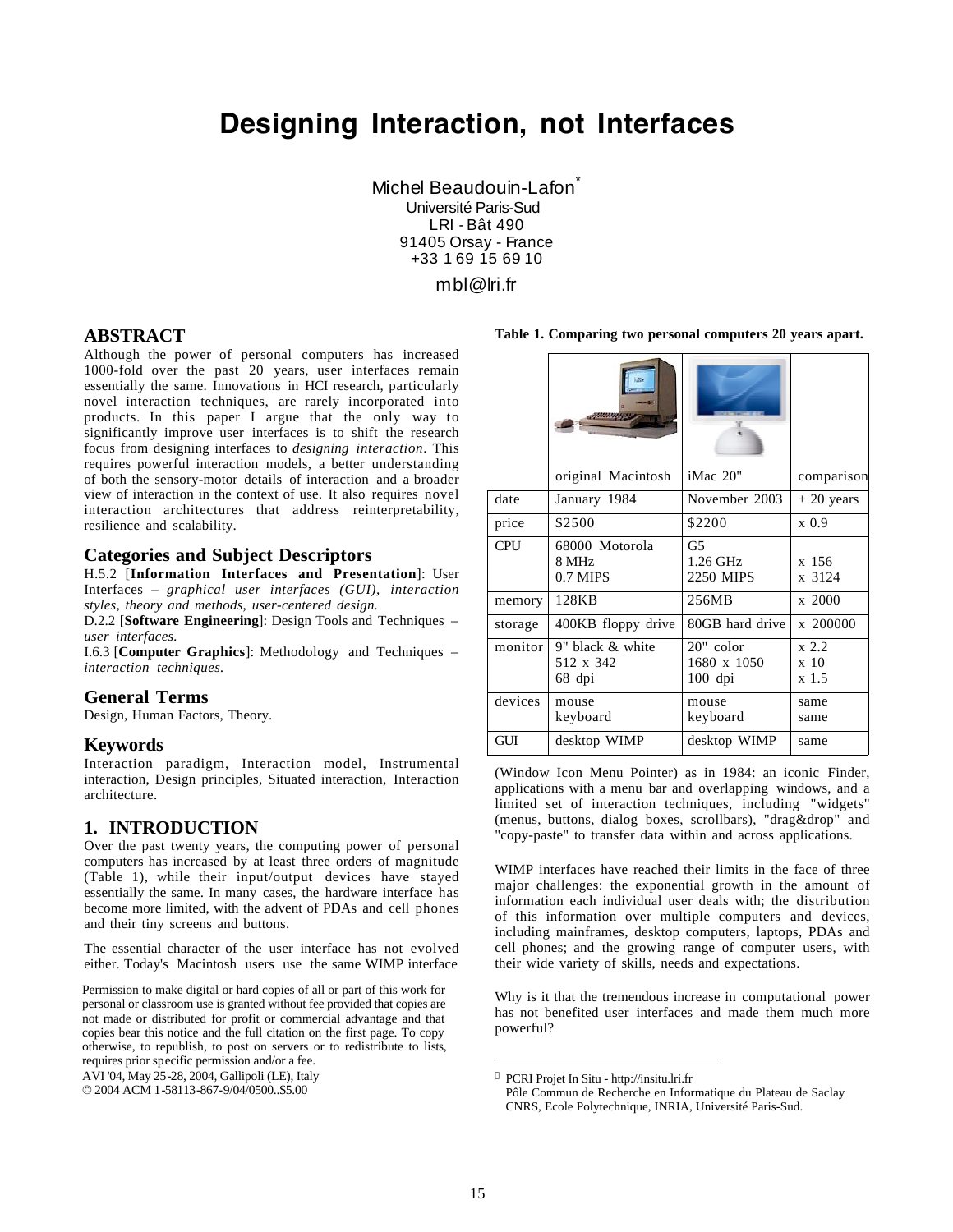

**Figure 1. Interaction as a phenomenon.**

HCI researchers have developed and evaluated a variety of innovative novel interaction techniques but few have been adopted in the marketplace. For example, pie menus, invented in the early 80s [13], are demonstrably more effective than linear menus and have a very low learning cost, yet only a handful of applications use them. Why? How is it that hardware innovations like mouse wheels, with their associated manufacturing costs, are adopted more easily than software innovations like pie menus, which could be added to user interface toolkits of all major platforms at practically no cost?

Two major barriers restrict wider dissemination of interaction research. First, although HCI researchers have created a variety of novel interaction techniques and shown their effectiveness in the lab, such "point designs" are insufficient. Software developers need models, methods and tools that allow them to transfer these techniques to commercial applications. Second, WIMP user interfaces have been so stable and so universally adopted over the past twenty years that the users' cost of change is very high. Before users switch to a radically new user interface paradigm, they must perceive the immediate benefits as dramatically outweighing the costs of learning and transfer to the new system. Macintosh users made such a jump 20 years ago; PC users followed 10 years later, from DOS to Windows.

In this paper I argue that, if we are to create the next generation of interactive environments, we must move from individual point designs to a more holistic approach. We need a solid theoretical foundation that combines an understanding of the context of use with attention to the details of interaction, supported by a robust interaction architecture. I characterize this shift as *designing interaction* rather than simply designing interfaces.

## **2. ANALYSING INTERACTION**

Figure 1 illustrates interaction as a *phenomenon* between a user and a computer. This phenomenon is controlled by the user interface running on the computer. Designing interaction rather than interfaces means that our goal is to control the quality of the interaction between user and computer: user interfaces are the means, not the end.

In the natural sciences, analyzing, understanding and controlling a phenomenon requires *theory*. Unfortunately, HCI research is far from having solid (and falsifiable) theories of interaction. In particular, the situation illustrated in Figure 1 is overly simplified and naive, abstracting out everything but the user and the computer. In real-world interaction (Figure 2) users interact in an environment that includes physical artifacts and networks of diverse computers and whose physical, social, organizational and cultural characteristics affect their actions. I identify two levels for analyzing and designing interaction: *interaction paradigms* offer a highlevel conception of interaction phenomena and *interaction models* are operational descriptions of how interaction proceeds.



**Figure 2. Interaction in the real world.**

# **2.1 Interaction Paradigms**

The three primary interaction paradigms are: *computer-astool*, *computer-as-partner*, and *computer-as-medium*. The computer-as-tool paradigm extends human capabilities through a (very sophisticated) tool, just as the invention of the wheel allowed us to transport heavy loads over long distances. Direct manipulation and WIMP interfaces fall into this category. The computer-as-partner paradigm embodies anthropomorphic means of communication in the computer, such as natural language, so that users can delegate tasks. Agent-based interaction and speech-based interfaces fall into this category. Finally the computer-as-medium paradigm uses the computer as a medium by which humans communicate with each other. Email, chat and videoconferencing fall into this category.

These paradigms are addressed separately by different research communities: Human-Computer Interaction focuses on computer-as-tool, Artificial Intelligence focuses on computeras-partner and Computer-Supported Cooperative Work focuses on computer-as-medium. However, no paradigm can subsume the others and I believe that ultimately, all three paradigms must be integrated into a single vision. Note, too, that these paradigms rely on two sets of skills that distinguish humans from other species: the ability to create and use artifacts (computer-as-tool and computer-as-medium), and the ability to communicate with each other through language (computeras-partner and computer-as-medium).

The rest of this paper focuses on the computer-as-tool paradigm. The unique challenge here is to create new tools that both augment and complement human capabilities. For example, Information Visualization [14] illustrates the benefits of complementing human capabilities: it combines the power of computers to create visualizations and human perceptual abilities to extract patterns. In the computer-as-tool paradigm, designing interaction requires understanding of both computer algorithms and human perception-and-action in order to harness the power of the user+computer ensemble.

### **2.2 Interaction Models**

The purpose of an interaction model is to provide a framework for guiding designers, developers and even users (in the context of participatory design) to create interactive systems. An interaction model is thus more operational than an interaction paradigm and can be used directly by designers. Unlike ergonomic rules, which are often limited to post-hoc evaluation of a design, an interaction model is used from the early stages of the design and is therefore proactive.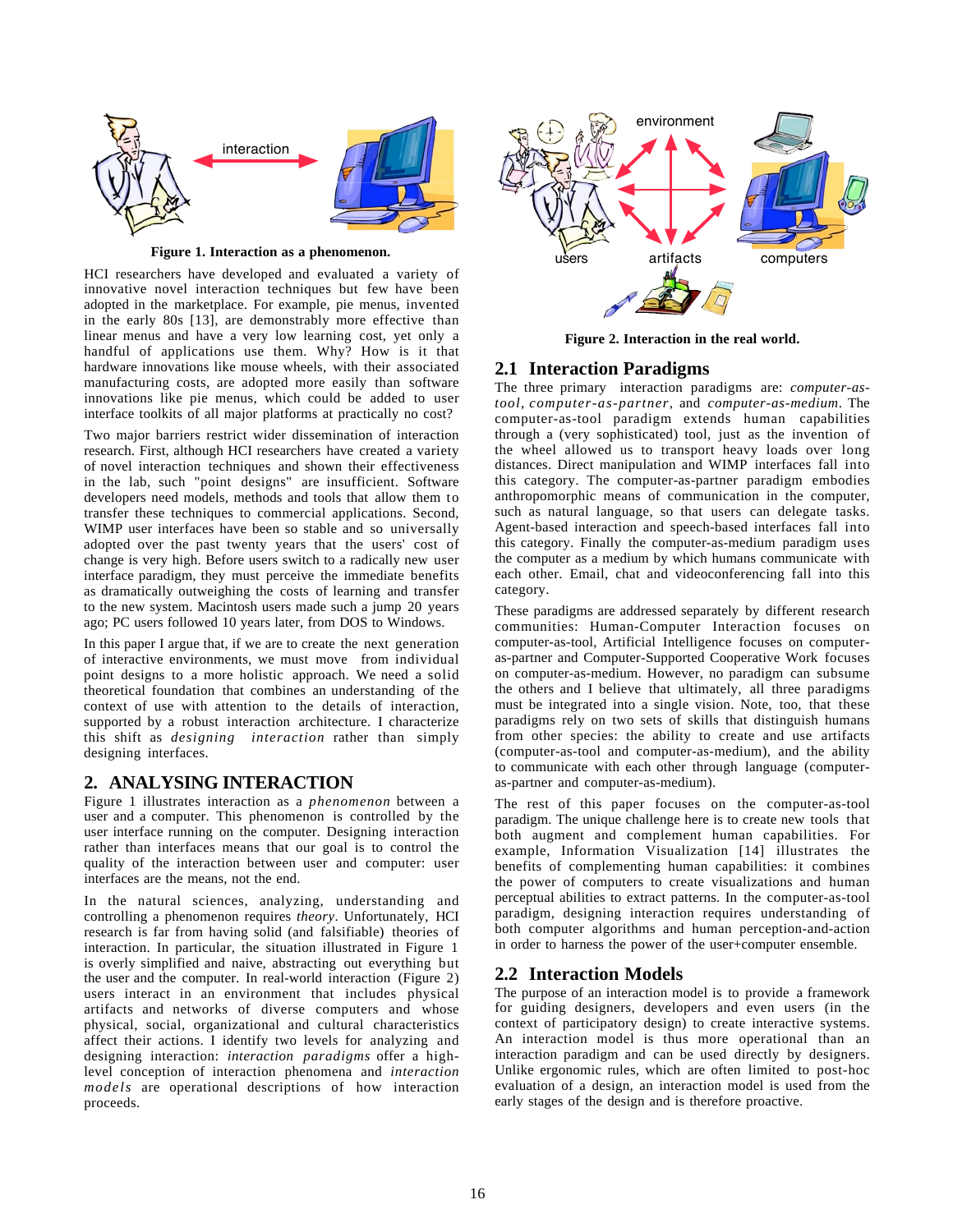Interaction models can be evaluated along three dimensions:

- 1 ) *descriptive power*: the ability to describe a significant range of existing interfaces;
- 2) *evaluative power*: the ability to help assess multiple design alternatives; and
- 3) *generative power*: the ability to help designers create new designs.

Generative power does not mean allowing the computer to automatically generate canned solutions, but rather helping human designers create richer and more varied design spaces from which to develop innovative solutions.

An interaction model can take many forms, from high-level design guidelines, such as the four principles of direct manipulation [30], to detailed rules such as those described in style guides, e.g. the Apple Human Interface Guidelines [3]. High-level models tend to have good descriptive power but poor evaluative and generative power. Low-level models tend to have poor descriptive and evaluative power, but higher generative power. A good interaction model must strike a balance between generality (for descriptive power), concreteness (for evaluative power) and openness (for generative power). Finally, the quality of the interaction model itself does not guarantee the quality of the resulting designs. As with programming languages, where one can write terrible programs with a good language, one can create terrible interfaces with a good model.

### **3. INSTRUMENTAL INTERACTION**

Instrumental Interaction [4] is an interaction model that operationalizes the computer-as-tool paradigm. Building on direct manipulation [30], it introduces the notion of *instruments* as mediators between users and domain objects. It is inspired by our everyday experience of using tools, instruments and devices to operate on the physical world rather than using our bare hands. We often use secondary objects to extend our abilities and achieve the desired effect on a physical artifact. For example, undoing a screw requires a screwdriver, writing is easier with a pen, and swimming is more efficient with fins.

Figure 3 illustrates a simple navigation instrument: the scrollbar. This instrument is composed of the physical mouse and the on-screen scrollbar. The user interacts with it through direct action, and receives direct feedback from the mouse (touch) and the scrollbar (highlight). The scrollbar then translates user actions into scrolling commands for the document. The document provides two kinds of response: towards the instrument (updating the thumb of the scrollbar) and towards the user (scrolling the contents of the document). Interaction with the document is therefore mediated by the instrument.



**Figure 3. Instrumental interaction: the instrument (center) mediates interaction between user (left) and document (right)**



#### **Figure 4. Distribution guideline: objects are re-distributed when an object (left) is added to the guideline (center) or when the guideline is reshaped (right).**

*Descriptive power* - Instrumental interaction describes a wide spectrum of interaction techniques, from traditional GUIs to advanced techniques such as toolglasses [9], tangible interfaces [34] and augmented reality [37]. (See [4] for details).

*Evaluative power* - I have introduced three properties [4] to compare instruments with similar functions. The *degree of indirection* is the distance, in time or space, between the instrument and the object it operates on. The *degree of integration* measures degrees of freedom of the input device that are used by the instrument. The *degree of conformance* is the extent to which the user's action on the instrument is similar to the instrument's action on the object. Additional properties could be defined, e.g. in relation with the taxonomies introduced below.

*Generative power* - Thinking in terms of instruments helps designers focus on interaction and create more innovative design solutions. For example, we designed an alignment instrument for a graphical editor [5] that is more powerful than the traditional alignment dialog box. A *dialog box* answers the question: What interface should I build that specifies the parameters of the alignment function in my application? In contrast, an *alignment instrument* answers the question: How can I create and maintain alignments in a document? The first approach focuses on the interface, the second focuses on interaction. Our solution was the *magnetic guideline:* an instrument that can be inserted as a first-class object into a document. Graphical objects can then be attached to or detached from the guideline. Moving the guideline moves all the objects attached to it, maintaining the alignment. Figure 4 shows an extension which evenly distributes all objects that are attached to the guideline.

Both generative and evaluative power can be enhanced by creating instrument taxonomies. One taxonomy might concern the relationship between instruments and the objects they operate on: some instruments *create* objects, others *transform* them while others *add constraints*, such as the alignment instrument above. Still others *select* objects or *navigate* the object space and some even operate on other instruments, such as a tool palette with a set of tools. Another taxonomy might describe how the user operates the instrument: some instruments, like paint brushes, are held in the hand. Others, like scrollbars, sit on the screen. Still others, like magnetic guidelines, become domain objects in their own right. Taxonomies are useful for cataloguing existing techniques, identifying gaps and looking for possible new candidates.

### **3.1 Design principles**

Another way to increase the generative power of an interaction model is to define *design principles*. For instrumental interaction, we have defined three design principles inspired by programming languages: reification, polymorphism and reuse [6].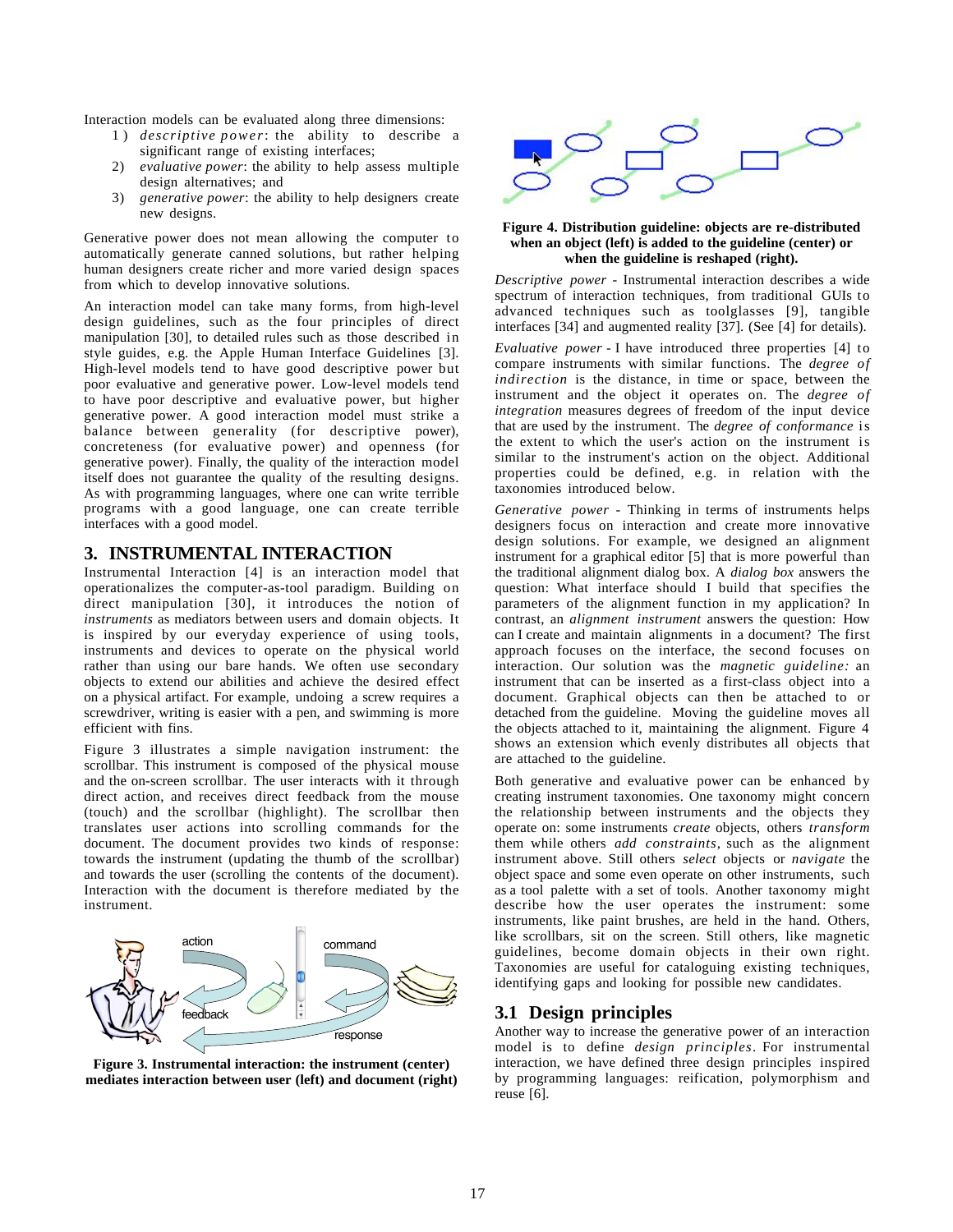*Reification* turns concepts and abstract commands into user interface objects that the user can manipulate directly. For example, a scrollbar is the reification of the concept of navigating a list or document. *Polymorphism* states that tools should operate in as many different contexts as possible, as long as this makes sense to the user. For example, copy and paste work across a wide range of object types, including text, drawing and sound. Finally *reuse* may involve either user input or system output. *Redo* and *macros* are examples of input reuse, enabling users to replay earlier commands in a new context. *Copy-paste* is an example of output reuse, enabling users to reuse results from earlier command sequences.

Building on the parallel with programming languages, other principles can be defined. For example *currying* (or partial application) might be used when a command requires multiple parameters, such as applying a color to an object. Currying the command means creating a family of instruments that apply a color (one per instrument) to an object, i.e. a set of color swatch tools. Side Views [33] is an example of a sophisticated use of currying: it displays a preview of the current command applied to the current object, and expands the preview when the command uses extra parameters.

Our extensive use of the first three principles in the CPN2000 project [5] led to a graphical application with no menus, no dialog boxes, no title bars, no scrollbars and no notion of selection, yet it was demonstrably more powerful and simpler to use than the earlier WIMP version. These principles are complementary to each other when designing instruments and have proven extremely effective as design tools.

#### **3.2 From models to systems**

Even though instrumental interaction helps designers think in terms of interaction rather than just interfaces, it only addresses one level of interaction design. Interaction can be analyzed at many levels and, to be successful, interaction design must take them all into account. The following sections focus on two levels: *situated interaction,* where the concern is to understand how the system can support the users' activities in the context of use, and interaction as a *sensory-motor phenomenon* where the concern is to match the interface with the users' capabilities. Next, I address how operationalizing the design of interaction requires appropriate tools and frameworks. Beyond user interface toolkits, we need proper *interaction architectures* that can support the creation and evolution of interactive systems.

## **4. SITUATED INTERACTION**

Traditional HCI views interactive software in terms of user tasks, with the assumption that these systems will be used for specific purposes in specific ways. This approach emphasizes operational rather than creative tasks, yet the most interactive applications, e.g. graphical editors, are the least amenable to operational task descriptions. Increasingly, computers are used by knowledge workers and other creators who typically develop their own practices and patterns of use, despite using the same software on similar computers for similar projects. Even in cases where the computer supports operational tasks, users do not always play by the rules and adapt the system to their needs and work habits [22].



#### **Figure 5. The CPN2000 interface, with multiple-page windows, a tool palette, a toolglass and a marking menu.**

If we abandon the notion of task, on what grounds can we build better interactive systems? Suchman's concept of situated action [31] gives an anthropologist's account of how users interact with information technology in real-world settings. Her work shows how ethnography can help characterize the design problem. Usability testing on the other hand helps identify problems once a solution has been developed. But ethnography does not provide much help in choosing a design direction, and user testing does not provide much help in how to fix design problems. What is needed is a more generative approach, one that can create solutions or pieces of solutions that are then evaluated and improved upon.

Situated interaction is an approach I am developing with Wendy Mackay in the *In Situ* lab (http://insitu.lri.fr). The goal is to combine a range of techniques for designing interactive systems that are better adapted (and adaptable) to their context of use. It builds upon participatory design [18] by heavily involving end users throughout the design process. Generative techniques include well-known creativity techniques such as brainstorming and paper prototyping [7], and the heavy use of video [23]. We rely on interaction models and design principles to guide the design process and help reflect on the solution being created.

The CPN2000 project [5] illustrates this design approach with a graphical editor for Colored Petri Nets (CPN). The first key to the successful design of CPN2000 was to recognize, after detailed observational work, that different users work differently and that the same user applies different interaction patterns according to the context of use [24]. A CPN designer may be copying a design drawn on paper, creating it directly on-line, beautifying a diagram or fixing a bug uncovered during a simulation. Even though the elementary actions of creating and editing objects in the diagram may be the same, the different contexts of use lead to different interaction patterns. Some patterns are object-centered, i.e. applying multiple commands to the same object, while others are command-centered, i.e. applying the same command to different objects. As a result no single interaction technique works best in all contexts, and the best solution is to provide a range of interaction techniques and let users decide which to use.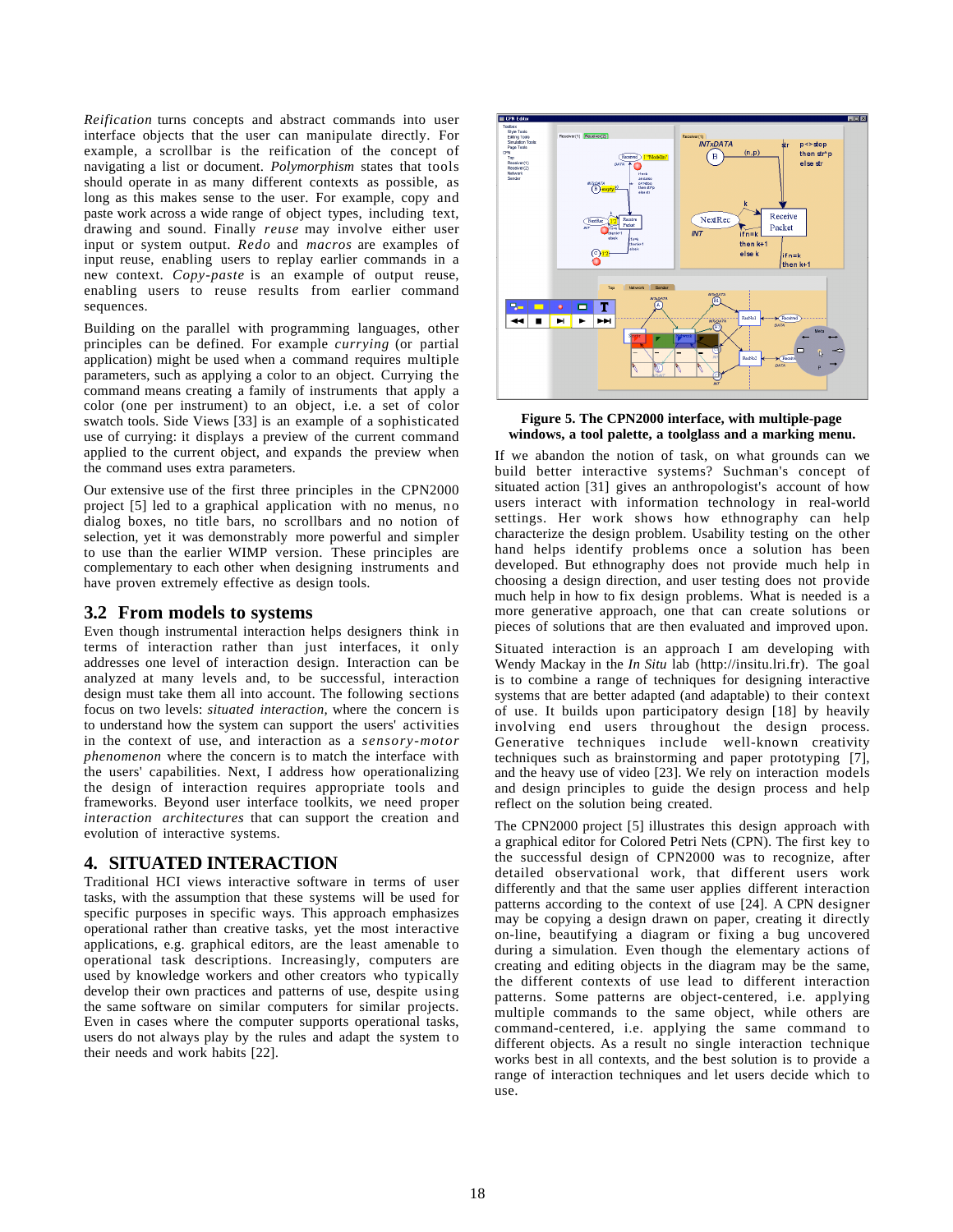

#### **Figure 6. A mock-up of the DPI environment, with a set of editing instruments that can be used across documents.**

The second key to the design of CPN2000 was the holistic approach to interaction design. Rather than juxtaposing a set of interaction techniques and hoping for the best, we systematically studied how best to combine them, using instrumental interaction and the design principles.

A similar approach was taken by Beaudoux to design DPI (Document-Presentation-Instrument) [8], a document-centered system based on instrumental interaction (Figure 6). Here too, the design process focused on interaction as a whole, resulting in a system that completely decouples documents from the tools used to edit them and supports various types of sharing of document and tools.

I call systems such as CPN2000 and DPI *post-WIMP interfaces* because, even though they are graphical, direct manipulation interfaces, they are radically different from current systems. In particular, current systems intertwine the data being manipulated and the tools used to manipulate it while post-WIMP interaction separates them. This opens the door to interactive environments that are centered on documents rather than applications, as in the original Xerox Star [21].

By decoupling documents from the tools used to create, edit and navigate them, users gain a sense of freedom and control in organizing their electronic world: they can select the tools that fit them best. This approach would have a tremendous effect on the market for interactive software. Instead of using proprietary formats to lock their users away from the competition, software vendors would compete in a market of interaction instruments and document viewers. They would be compatible by necessity, like plug-ins for systems like Adobe Photoshop. Competition and openness would facilitate the transfer of novel interaction techniques from research to the market.

# **5. INTERACTION AS A SENSORY-MOTOR PHENOMENON**

Interaction can be viewed as a sensory-motor phenomenon: the user acts on the system, which generates output perceived by the user. Since human sensory-motor capabilities are fairly limited and constant across users and over time, it is important to develop interactions that are adapted to these capabilities.



#### **Figure 7. Semantic pointing: a dialog box as seen on the screen (left) and as perceived in motor space (right). Enlarging the** *Save* **button in motor space facilitates its selection, while shrinking the** *Don't Save* **button in motor space makes it harder to select.**

Although the psychology of perception and action has a vast literature, the advent of computers has created new challenges and opportunities. With computers, humans are no longer exposed to the physical world governed by the laws of physics, but to a synthetic world whose laws can be programmed at will. For example, overlapping windows with scrollable contents do not correspond to anything in the physical world, yet most users understand them easily. Pointing with a mouse is also unnatural because of the indirection between mouse and cursor and the non-linear control-display ratio, i.e. the mapping between mouse movement and cursor motion. Controlling interaction opens a wide design space not covered by traditional Psychology.

Fitts' law [16] is one of the rare examples of a robust empirical law in Psychology and has generated a significant amount of HCI research [25]. It is extremely relevant to graphical interaction because it models the movement time to acquire a target, i.e. the basic act of pointing. Fitts' law specifies that movement time MT is a simple function of the index of difficulty *ID* of the task, defined as the logarithm of the ratio of target distance *D* to target width  $W : MT = a + b$  *ID* where *a* and *b* are determined empirically and  $ID = log_2(1+D/W)$ .

Until recently, Fitts' law had been applied to graphical interaction for pointing tasks that were similar to pointing in the real world. Not surprisingly, performance was similar to that in the real world. Recently, several researchers have tried to "beat Fitts' law", i.e. to obtain pointing performance that is better than in the real world, or to see if the law applies to pointing tasks that are impossible in the real world. For example, McGuffin & Balakrishnan [26] show that when the target expands as the cursor approaches it, the performance is that of the expanded target size even if expansion occurs as late as 90% of the distance to target. The MacOS X *dock* uses expansion. Unfortunately it does not take advantage of this phenomenon because of the relative motion of its targets [38].

Blanch et al. [11] present *semantic pointing*: by manipulating the control-display ratio, the visual size of targets can be independent from their size in motor space (Figure 7). A visually-small target can be made easier to point to, for example, without the user even noticing the manipulation. A simple version of this decoupling occurs when targets are along the sides of the display. For example, the menu bar on the Macintosh is at the top of the screen, so targets have an infinite vertical size in motor space since the cursor cannot go further than the top. On Windows however, the menu bar is separated from the top of the screen by a thin border, so the height of the targets in the menu bar is the same in visual and motor space, resulting in a significantly higher index of difficulty than on the Macintosh. This shows how the details of even the simplest interaction technique (pointing) can be critical to its performance.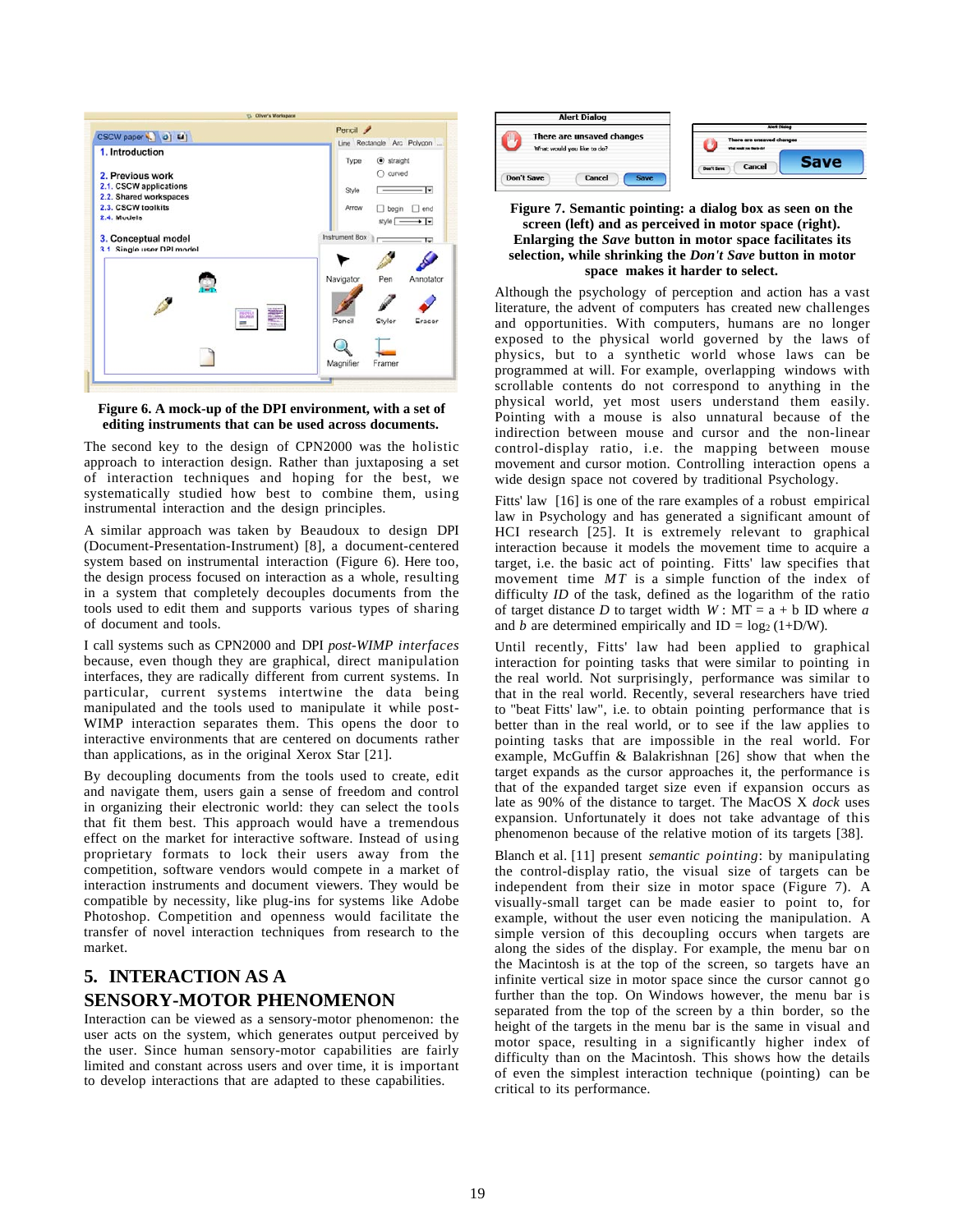In joint work with Yves Guiard, we have pushed the limits of Fitts' law even further. Pointing with one's arm in physical space is limited to an index of difficulty of about 10 bits (1mm at a 1m distance). However on a computer, with the help of zooming, one can point to targets that are arbitrarily small at an arbitrarily-long distance. We experimented with indices of difficulty up to 30, i.e. a target of 1mm at a distance of 1000km, and found that Fitts' law still applied [19].

Fitts' law has proven to be an invaluable tool in studying interaction as a sensory-motor phenomenon. Its scope, however, is limited to a single type of action: pointing. Other laws exist that can be used to model a wider range of techniques, including the steering law [1] for moving the cursor through a constrained path and Hick's law [20] for visually searching a target. But more work is required to fully understand the sensory-motor phenomena of interaction. For example, information visualization relies on preattentive processing of visual information to extract patterns [35]. Our knowledge of preattentive processing is still limited and amounts to a set of rules rather than a unifying theory. Perception of sound is even less well understood [12], despite the obvious potential for reducing the load on the visual channel and conveying temporal information.

More generally, few theories in Psychology can be easily applied by interaction designers. This is not surprising, since HCI researchers generally draw from descriptive Psychological theories. (Exceptions, such as Behaviorism, are rarely used in interaction design). Gibson's ecological approach to perception [17] has been popularized in HCI by Don Norman through the (often misunderstood) notion of affordances [29]. Unfortunately it, too, is a descriptive theory that is hard to use by designers.

If we are to foster the design of better interaction, we need not only sets of techniques with proven effectiveness, but also rules and principles for combining them without losing their advantages. We are defining a model that predicts the cost of combining interaction techniques according to the context of use [2], moving up from techniques to interaction sequences. This is a first step toward a generative theory of interaction.

Studying interaction at the level of a sensory-motor phenomenon has led to important advances in HCI by providing a scientific basis to evaluate the performance of interaction techniques. However, the results must be taken with care since they are easy to misuse or overgeneralize. Controlled experiments abstract real situations in order to operationalize the phenomenon being observed. They allow measurement of the peak performance of a technique, which may differ significantly from its actual performance in context. This is why designing interaction must associate the holistic level of interaction in the context of use with the details of interaction as a sensory-motor phenomenon.

## **6. INTERACTION ARCHITECTURES**

The last piece in promoting the design of interaction rather than interfaces is *interaction architectures*, i.e. tool and middleware support for creating interactive systems. Wegner argues that interactive systems are inherently more powerful than algorithmic systems [36]. Yet most interactive systems are implemented with traditional, algorithmic programming languages. This partially explains the high cost of developing and maintaining interactive software, and why the user interface represents 50% to 80% of an application [28].

Research in user interface toolkits and user interface management systems was active 10 years ago, but has almost disappeared. If we are to promote new interaction techniques and new interaction models, it is critical that they are embedded into toolkits that can be adopted by developers.

Virtually all of today's toolkits are based on an event-based model where input (and other) events are read by a top-level loop and dispatched to widgets through a callback mechanism. The resulting programming style breaks a conceptually linear interaction into a set of chunks called by the main loop independently from each other [27]. Programmers resort to tricks such as global variables and unsafe narrowing to share state between chunks (Figure 8). The result is brittle code that is hard to debug and hard to maintain.

Another problem is that almost all toolkits are based on the notion of a widget, i.e. a software component that encapsulates a presentation (how the widget is displayed), a behavior (how it reacts to user input) and an application interface (how it signals its state changes and how its state can be changed by the application). Widgets work well for simple interaction objects such as buttons or scrollbars. They work less well for dialog boxes and inspector windows and do not work at all for more direct manipulation techniques such as drag and drop or toolglasses [9]. We need to break away from the widget model, which results in "boxy" interfaces that do not exploit direct manipulation and instrumental techniques.

```
segment s; // global variable
bool drawing; // global variable
void HandleButtonPress (point p) {
  s.p1 = s.p2 = p; drawing = false;
}
void HandleMouseMove (point p) {
   if (! drawing && distance (s.p1, p) > 3) {
      drawing = true; s.p2 = p; Draw(s);} else {
      Erase (s); s.p2 = p; Draw (s);
  }
}
void HandleButtonRelease () {
  if (drawing) {
      Erase (s);
      AppNewSegment (s); // notify application
  }
}
  Figure 8. Event-driven programming of rubber-band
```
**interaction (event-loop omitted).**

```
interaction RubberBand {
   segment s;
   state start \ellwhen ButtonPress(p) {
         s. p1 = s.p2 = p;
      } -> waitMove
   }
   state waitMove {
      when MouseMove(p)
         &\& distance(s.pl, p) > 3 {
          s.p2 = p; Draw(s);\} -> track
      when ButtonRelease -> start
   }
   state track {
      when MouseMove(p) {
          n mousemove(p) {<br>Erase(s); s.p2 = p; Draw(s);
       }
       when ButtonRelease {
           Erase(s); App.NewSegment(s);
       \} -> start
   }
}
```
**Figure 9. Interaction machine for rubber-band.**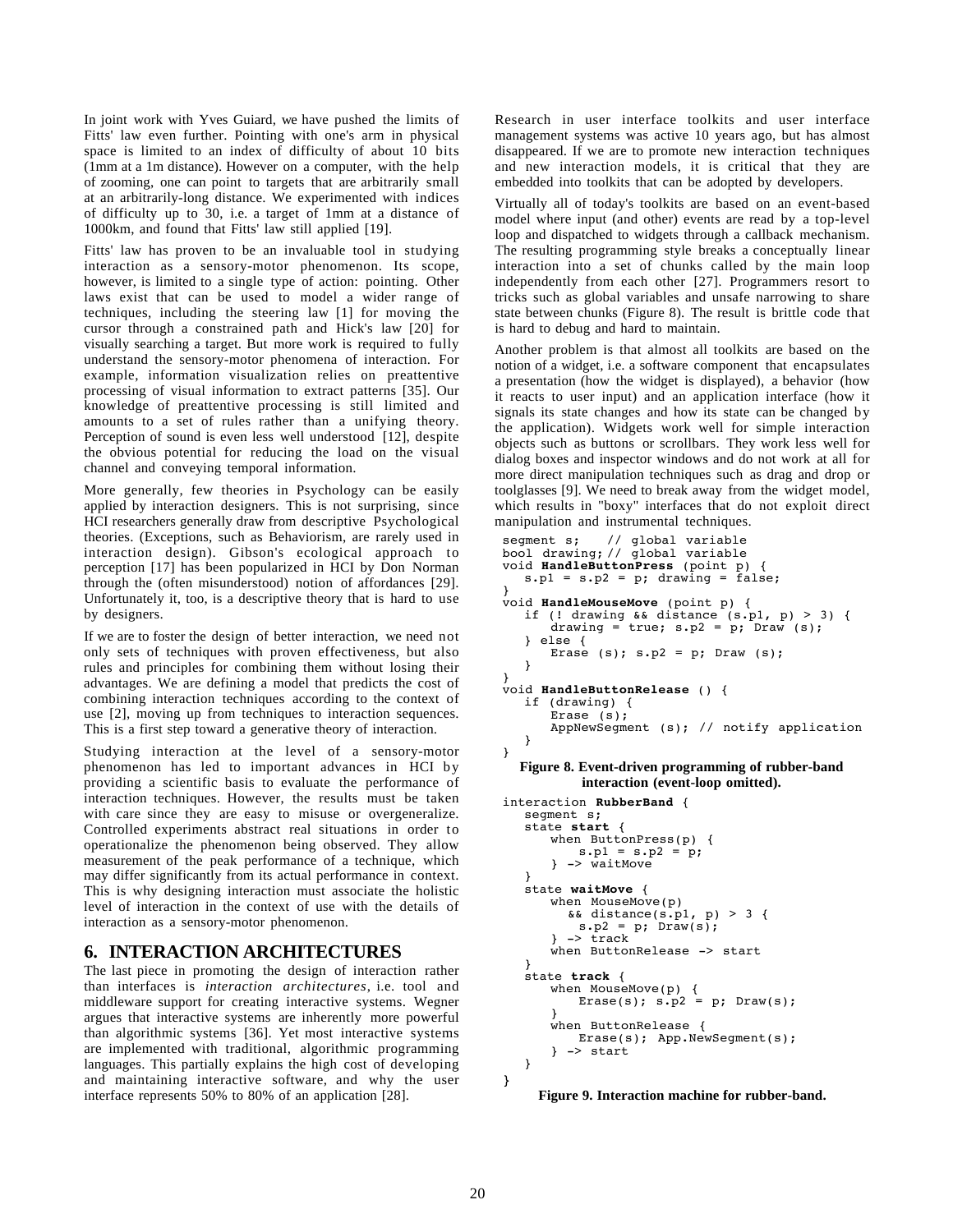I propose making interactions (not widgets) the first-class objects of a toolkit. Figure 9 shows a simple example of an interaction machine for rubber-banding (compare with Figure 8). One of the benefits of this approach is the ability for multiple interactions to run in parallel. For example, with bimanual input, the left hand can pan and zoom a document while the right hand edits the document, as in CPN2000 [5]. Or multiple users can work on the same screen with singledisplay groupware [32]. Such interactions are likely to become more common as we move towards pervasive computing and its multiplicity of devices. Another advantage of reifying interactions is the ability to externalize them, as in the ICON system [15]: interactions can be loaded and unloaded at runtime, like plug-ins. This allows both developers and end-users an unprecedented level of control over their interaction with the system. We have started to experiment with programming interactions. Interactions are described by hierarchical state machines [10], are independent from the objects they operate on, and can be loaded dynamically.

Interactive systems are by definition open: they interact with the user (or users) and often with other programs. They must therefore adapt to various contexts of use, both on the users side and on the computer side. In order to address the challenges described at the beginning of this paper, I believe it is critical that we define interaction architectures that give more control to end users, that are more resistant to changes in the environment, and that scale well. I call these three properties *reinterpretability*, *resilience* and *scalability*.

Reinterpretability is the ability of a system to be used in contexts and by users it was *not* designed for. Like any other technology, computer systems are inevitably reinterpreted by their users. Users not only passively adapt to new technology but also adapt and appropriate it for their own needs [22]. Current systems are not flexible enough to support, even less encourage, such co-adaptation. One way to look at coadaptation is that the development of an interactive system continues after it has been released, in the hands of users. Reinterpretability requires that users be able to redefine functions, change input/output devices, add or remove interaction techniques, maybe even program their own functions. Interaction as first-class object is a step in this direction, but it must be complemented by other mechanisms, such as those studied in the context of End-User Development (see, e.g. http://giove.cnuce.cnr.it/EUD-NET).

Resilience is the ability of a system to resist to change. This might seem contradictory with reinterpretability, but in fact is a condition for it: in order to withstand changes and reinterpretation, critical components of the architecture must resist changes in their environment. Web browsers are a good example: they are very tolerant of incorrect syntax in the HTML documents they display. Almost any subset of an HTML page is HTML, i.e. understandable by a browser. This encourages users to compose new pages by editing existing pages or page fragments, and has been a major factor in the development of the web. To date, there is no general approach for creating resilient interactive systems, especially since it is difficult to automate testing of interactive software.

Scalability is the ability of a system to withstand scale effects. How does a file manager perform with a million files? A text editor with a thousand page document? A shared editor with one hundred users? Given the exponential growth of on-line data, scale effects cannot be ignored when designing an interactive system. Maintaining interactive response time

under 0.1s under any circumstance means that performance should be constant with data size. Strategies such as caching, level-of-detail and multi-threading should be employed to guarantee response time and built into the architecture. Until this is achieved, we will continue to observe that despite the growth in computational power of our computers, the performance as perceived by end users degrades quickly as the number or size of documents grows.

In summary, more work is needed on software tools to create better infrastructures for interactive systems. This not only means software toolkits and middleware, but also programming languages and operating system support.

## **7. CONCLUSION**

Despite the tremendous increase in computing power of personal computers and the large number of novel interaction techniques published in the literature, today's commercial user interfaces perform poorly. They face a three-fold challenge: an increasing amount of data, number of devices and diversity of users. I have argued that HCI research needs to shift its focus from individual point designs to full-fledged interactive environments and their supporting methods and tools.

I have shown how interaction models and design principles can help create better interactive systems. I have argued that design should focus both on the higher level of context of use and the lower level of sensory-motor phenomenon, and that implementation should be supported by robust interaction architectures. These are of course only the first steps toward a generative "theory" of interaction.

A paradox of HCI is that the best interface designs are invisible: they are not noticed by users, who find the interaction "natural", and once invented, they seem obvious to other designers. Our measure of success is therefore elusive: making systems that disappear, creating the invisible.

HCI is not the science of user interfaces, just as astronomy is not the science of telescopes. HCI needs interfaces to create interaction, and we should focus on describing, evaluating and generating interaction, not interfaces.

# **8. ACKNOWLEDGEMENTS**

Thanks to Wendy Mackay for help with earlier versions of this paper and numerous discussions and to the whole In Situ group for inspiration.

## **9. REFERENCES**

- 1. Accot, J. and Zhai, S. (1997). Beyond Fitts' law: Models for trajectory-based HCI tasks. *Proc. ACM Human Factors in Computing Systems, CHI'97*. ACM Press. pp. 295-302.
- 2. Appert, C., Beaudouin-Lafon, M. & Mackay, W.E. (2003). Context matters: Evaluating Interaction Techniques with the CIS Model. *Technical report 1372, Laboratoire de Recherche en Informatique*, Université Paris-Sud, France.
- 3. Apple Computer, Inc (1987). *Human Interface Guidelines: The Apple Desktop Interface*. Addison-Wesley.
- 4. Beaudouin-Lafon, M. (2000). Instrumental Interaction: An Interaction Model for Designing Post-WIMP User Interfaces. *Proc. ACM Human Factors in Computing Systems, CHI'2000*. CHI Letters 2(1):446-453. ACM Press.
- 5. Beaudouin-Lafon, M. and Lassen, M. (2000). The Architecture and Implementation of a Post-WIMP